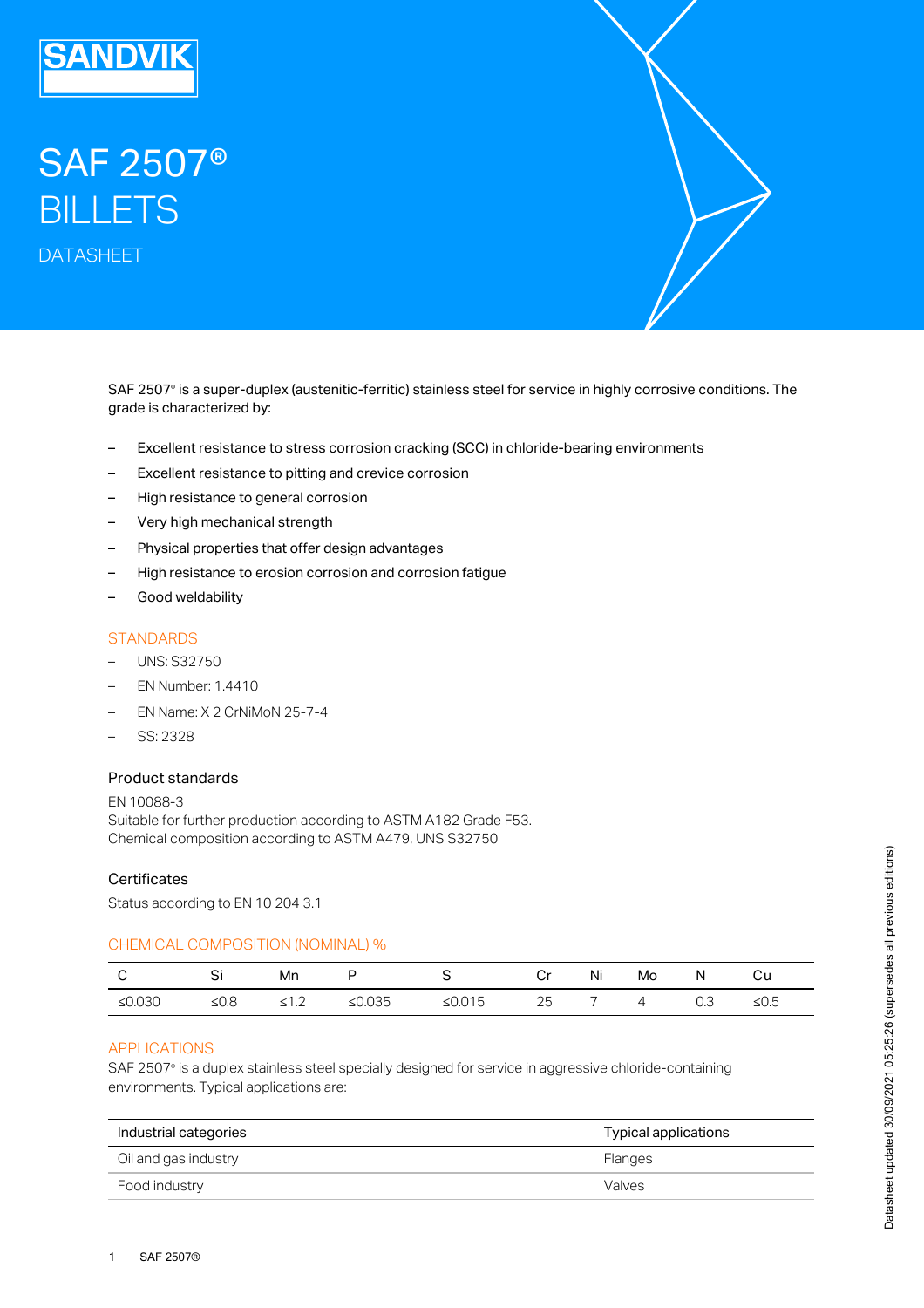| Industrial categories                         | <b>Typical applications</b>          |  |  |
|-----------------------------------------------|--------------------------------------|--|--|
| Petrochemical industry and refineries         | <b>Fittings</b>                      |  |  |
| Pulp and paper industry                       | Couplings                            |  |  |
| Chemical industry                             | Rings                                |  |  |
| Seawater cooling                              | Seals                                |  |  |
| Salt evaporation industry                     | Bolts and nuts                       |  |  |
| Desalination plants                           | <b>Shafts</b>                        |  |  |
| Geothermal wells                              | Forgings                             |  |  |
| Mechanical components requiring high strength | <b>Discs</b><br>Pigtails and headers |  |  |

# CORROSION RESISTANCE

## General corrosion

SAF 2507° is highly resistant to corrosion by organic acids, e.g. formic and acetic acid. It is suitable for use at high concentrations and temperatures, where austenitic stainless steels corrode at a high rate. Resistance to inorganic acids is comparable to that of high alloy austenitic stainless steels in certain concentration ranges.

## Pitting and crevice corrosion

The pitting and crevice corrosion resistance of a stainless steel is primarily determined by the content of chromium, molybdenum and nitrogen. An index for comparing the resistance to pitting and crevice corrosion is the PRE number (Pitting Resistance Equivalent). The PRE is defined as, in weight-%: PRE = %Cr + 3.3 x %Mo + 16 x %N. For duplex stainless steels, the pitting corrosion resistance is dependent on the PRE value in both the ferrite phase and the austenite phase, so that the phase with the lowest PRE value will limit the actual pitting corrosion resistance. In SAF 2507°, the PRE value is equal in both phases, which has been achieved by a careful balancing of the elements. The minimum PRE value for SAF 2507° is 41. This is significantly higher than e.g. the PRE values for other duplex stainless steels of the 25Cr type, which are not 'super-duplex'. As an example, UNS S31260 (25Cr3Mo0.2N) has a PRE value of typically 38. The difference in corrosion resistance by comparative measurements of CPT (Critical Pitting Temperature) is shown in figure 5.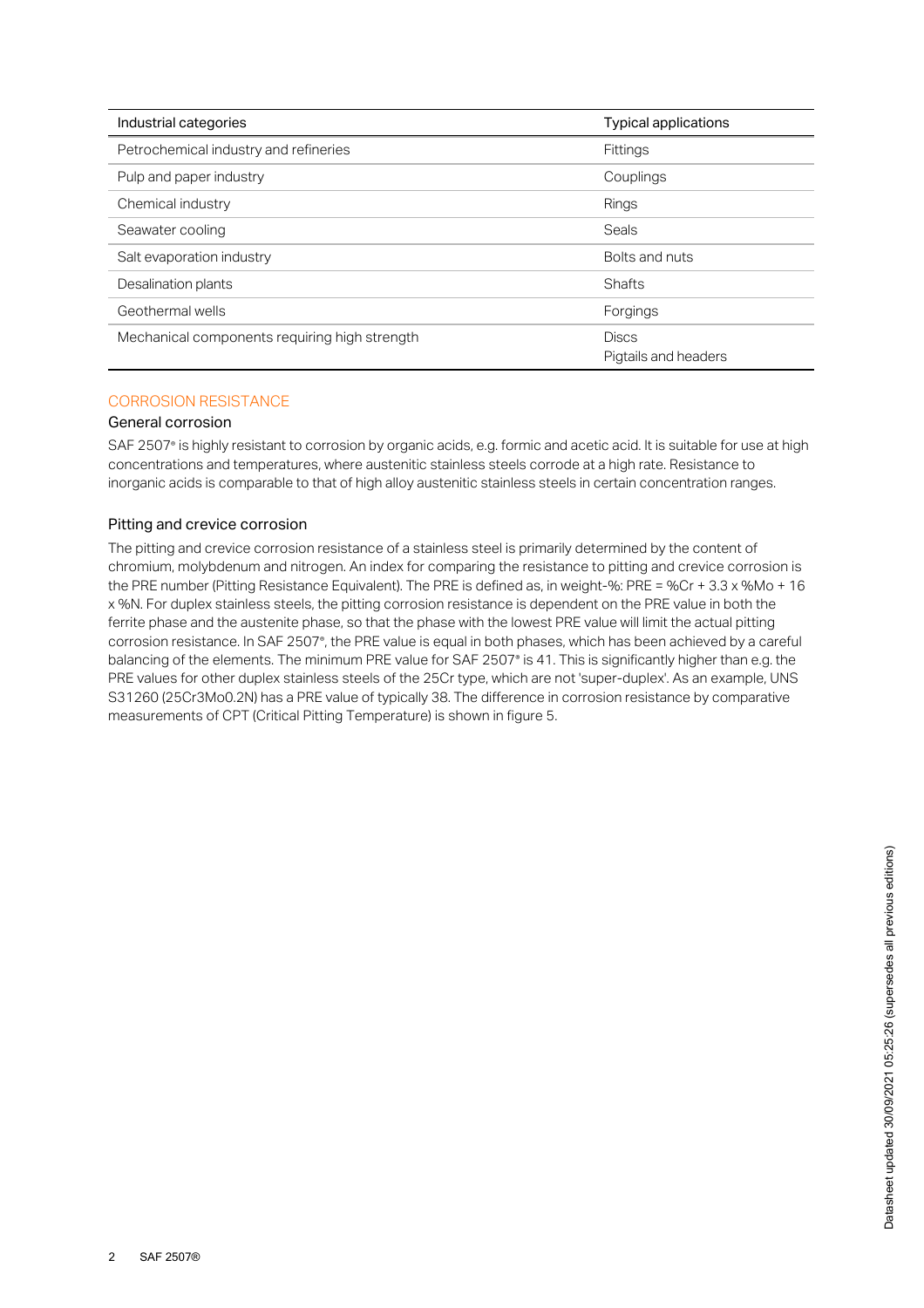



In the solution annealed and quenched condition, SAF 2507<sup>®</sup> passes the pitting and crevice corrosion test, according to ASTM G48 method A at a minimum of 50°C (120 ∘F).

#### Stress corrosion cracking

SAF 2507° has excellent resistance to chloride-induced stress corrosion cracking, as shown in figure 6.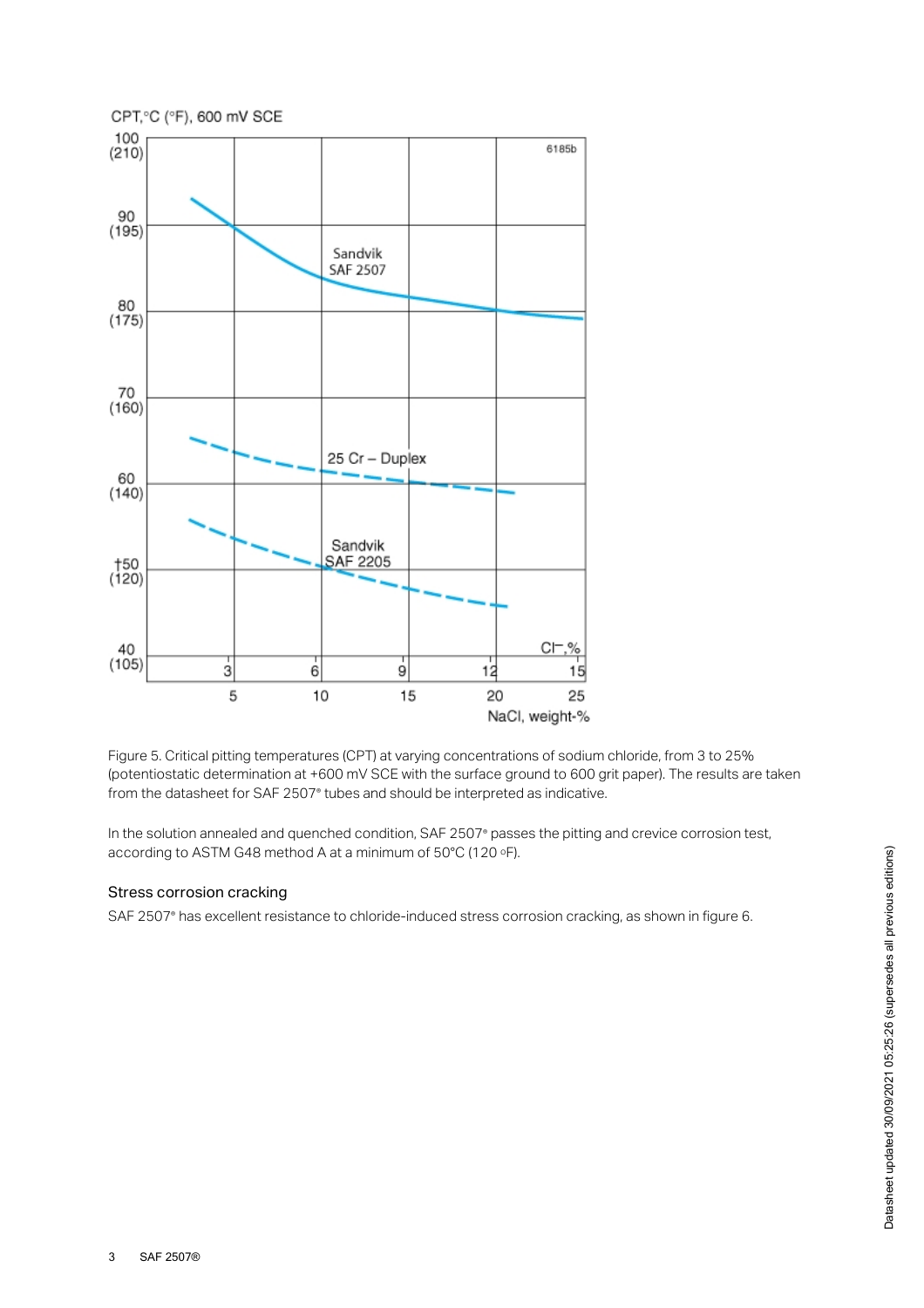

Figure 6. SCC resistance in oxygen-bearing (about 8 ppm) neutral chloride solutions. Testing time 1000 hours. Applied stress is equal to proof strength at testing temperature. The results are taken from the datasheet for SAF 2507<sup>®</sup> tubes and should be interpreted as indicative.

#### Intergranular corrosion

SAF 2507° is a member of the family of modern duplex stainless steels whose chemical composition is balanced to give quick reformation of austenite in the high-temperature heat-affected zone in the weld. This results in a microstructure that gives the material good resistance to intergranular corrosion. Testing, to ASTM A262 Practice E (Strauss test) presents no problem for SAF 2507°, which passes without reservations.

### Erosion corrosion and corrosion fatigue

The superior mechanical properties, combined with the improved corrosion resistance of SAF 2507°, result in excellent resistance to both erosion corrosion and corrosion fatigue, compared to standard austenitic stainless steels.

For further information regarding corrosion resistance of SAF 2507°, please see the datasheet for seamless tube and pipe SAF 2507°. The data should be considered in the knowledge that it may not be applicable for thick sections such as forgings.

#### FORMS OF SUPPLY

#### Sizes and tolerances

Round-cornered square, as well as round billets, are produced in a wide range of sizes according to the following tables. Larger sizes offered on request.

#### Surface conditions

#### Square billets

Unground, spot ground or fully ground condition.

## Round billets

Peel turned or black condition.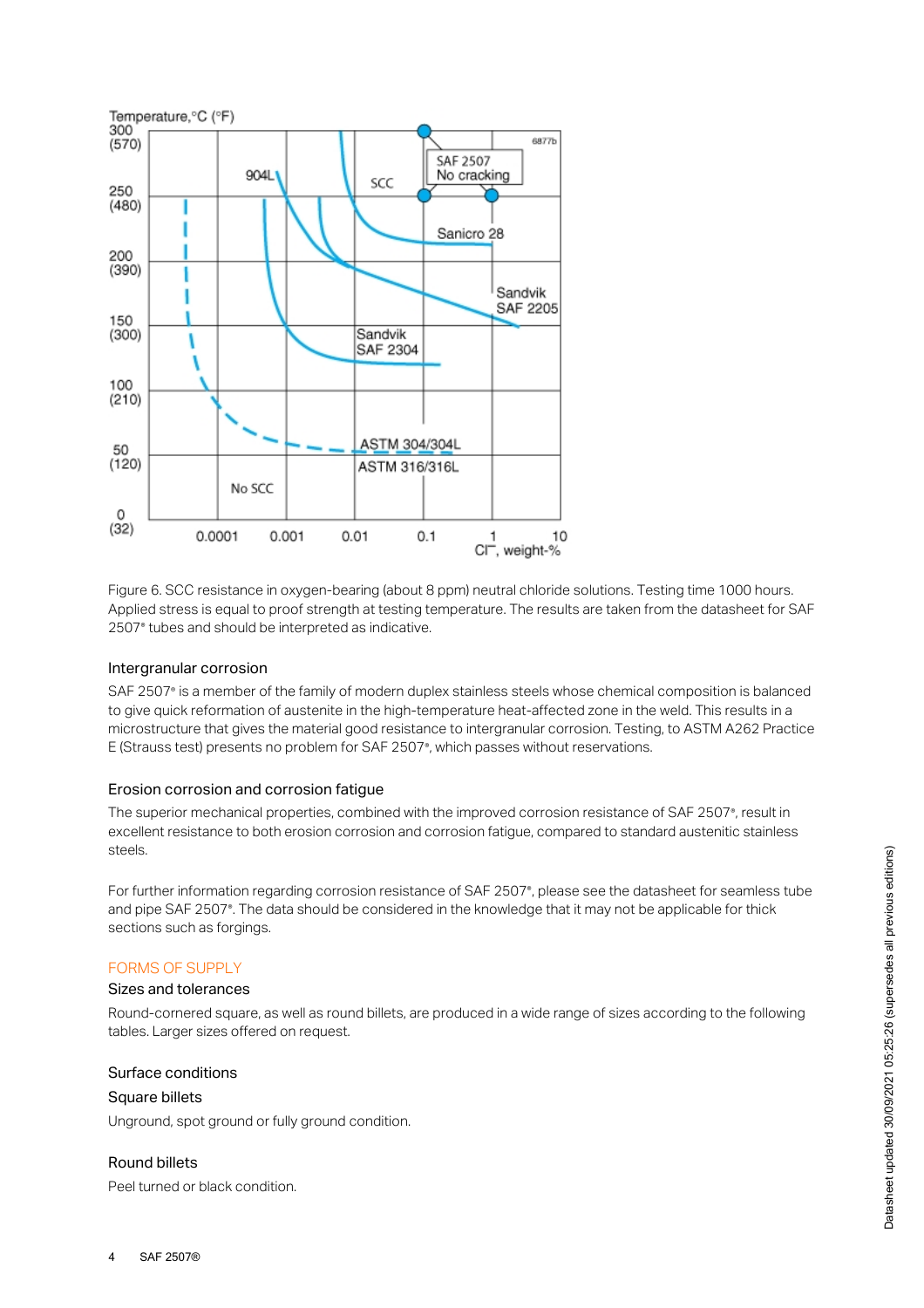## Square billets

| Size                    | Tolerance | Length    |
|-------------------------|-----------|-----------|
| mm                      | mm        | m         |
| 80                      | $+/-2$    | $4 - 6.3$ |
| 100, 114, 126, 140, 150 | $+/-3$    | $4 - 6.3$ |
| 160, 180, 195, 200      | $+/-4$    | $4 - 6.3$ |
| $>200 - 350$            | $+/-5$    | $3 - 5.3$ |

Sizes and tolerances apply to the rolled/forged condition.

# Peel turned round billets

| Size                     | Tolerance | Length  |
|--------------------------|-----------|---------|
| mm                       | mm        | m       |
| 75 - 200 (5 mm interval) | $+/-1$    | max 10  |
| >200 - 450               | $+/-3$    | $3 - 8$ |

# Unground round billets

| Size                     | Tolerance | Length |
|--------------------------|-----------|--------|
| mm                       | mm        | m      |
| 77 - 112 (5 mm interval) | $+/-2$    | max 10 |
| 124, 134                 | $+/-2$    | max 10 |
| 127, 147, 157            | $+/-2$    | max 10 |
| 142, 152, 163            | $+/-2$    | max 10 |
| 168, 178, 188            | $+/-2$    | max 10 |
| 183, 193                 | $+/-2$    | max 10 |

## Other products

- Seamless tube and pipe
- Bar
- Welded tube and pipe
- Fittings and flanges
- Plate, sheet and strip

## HEAT TREATMENT

Billets are supplied in the hot worked condition. For finished products, the following heat treatment is recommended.

## Solution annealing

Slow heating up to 1000°C (1830°F). Annealing at 1050-1120°C (1920-2050°F), followed by quenching in water.

Stress relief heat treatment at  $350^{\circ}$ C (660  $\circ$ F) for 5h followed by air cooling

## MECHANICAL PROPERTIES

Testing is performed separately on solution annealed and quenched test pieces.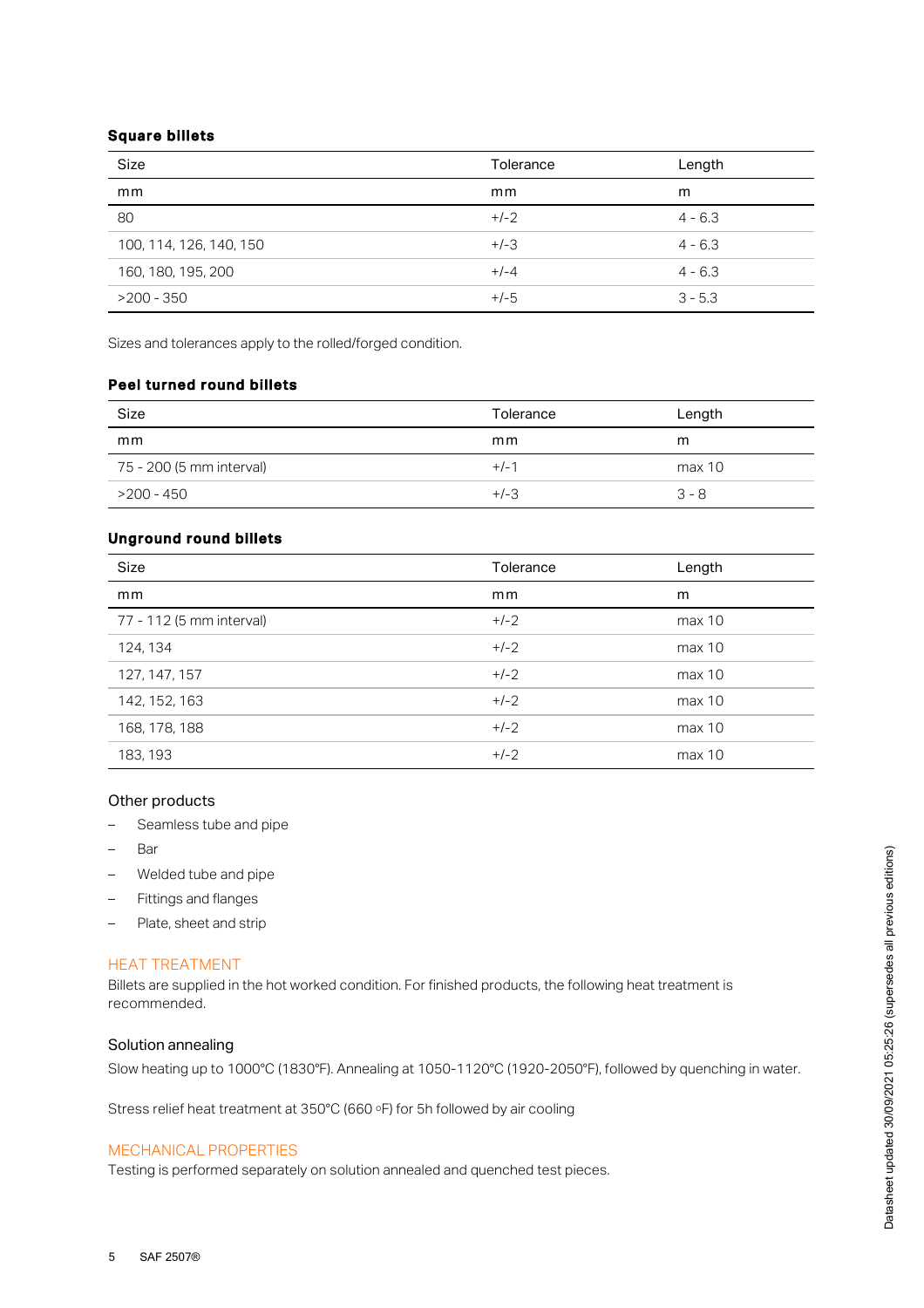The following figures apply to material in the solution annealed and quenched condition.

For small sections, the proof strength values at 20 °C (68 °F) are higher than those listed below.

More detailed information can be supplied on request.

## At 20°C (68°F)

# Metric units

| Proof strength     | Tensile strength | Elong.         | НB      |
|--------------------|------------------|----------------|---------|
| $R_{p0.2}$ a)      | $R_{m}$          | A <sub>b</sub> |         |
| MPa                | MPa              | %              |         |
|                    |                  |                | approx. |
| $\geq$ 530 $\circ$ | 750-930c)        | $\geq$ 25      | 260     |
|                    |                  |                |         |

## Imperial units

| Proof strength | Tensile strength | Elong.    | HB      |
|----------------|------------------|-----------|---------|
| $R_{p0.2}$ a)  | $R_{m}$          | Ab)       |         |
| ksi            | ksi              | $\%$      |         |
|                |                  |           | approx. |
| $\geq$ 77c)    | 109-135c)        | $\geq$ 25 | 260     |
|                |                  |           |         |

1 MPa = 1 N/mm 2

a) R<sub>p0.2</sub> corresponds to 0.2% offset yield strength.

b) Based on L<sub>0</sub> = 5.65√S<sub>0</sub>, where L<sub>0</sub> is the original gauge length and S $_0$ the original cross-sectional area.

c) For forgings produced from billets, values according to ASTM A182 are valid.



Figure 1. Comparison of proof strength, 0.2% offset, of Sandvik SAF 2507, high alloy austenitic grades and other grades, for material in the solution annealed and quenched condition.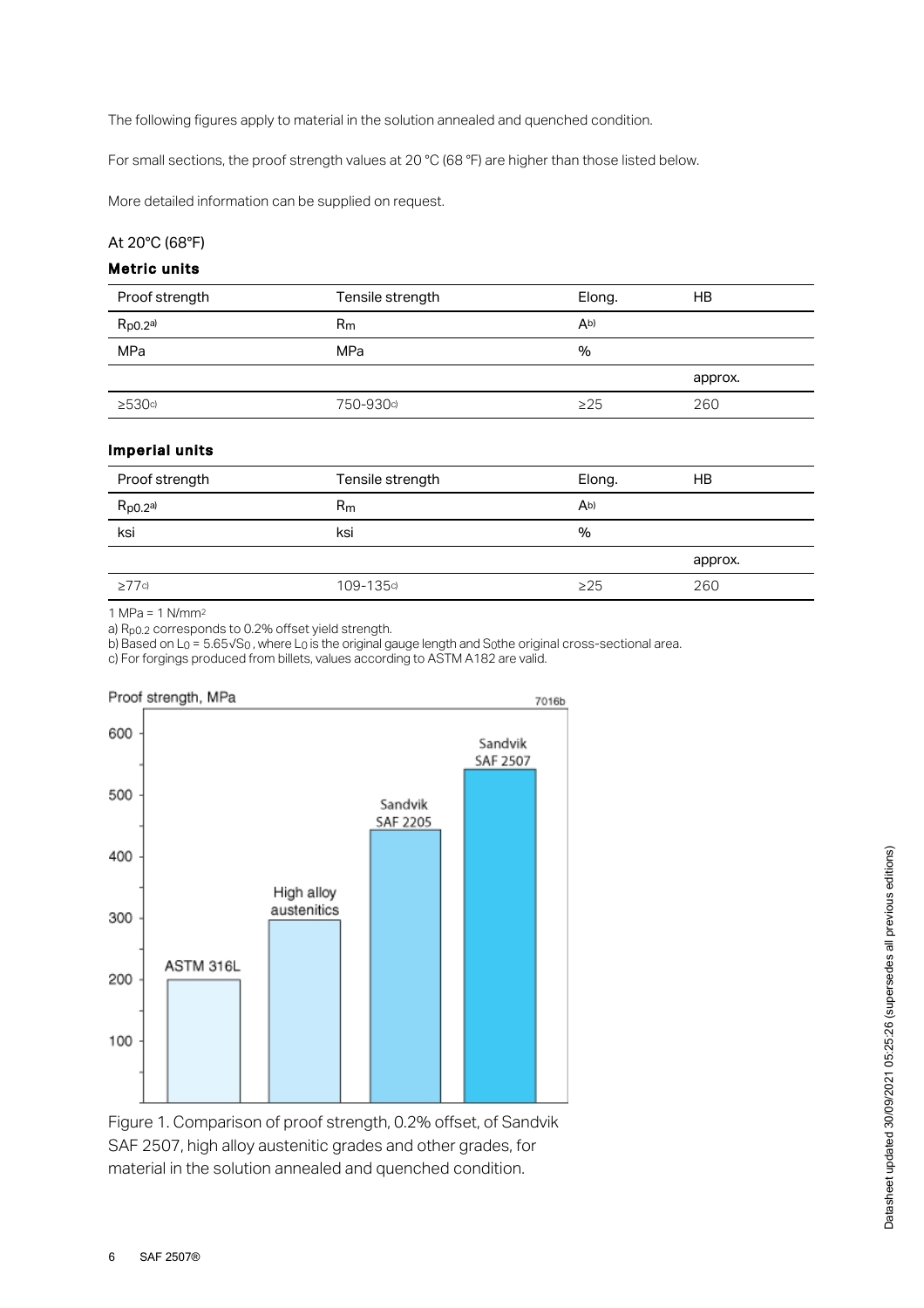## At high temperatures

The strength of the material decreases to some extent with increasing temperatures. Fig. 2 shows indicative minimum values for proof strength of SAF 2507<sup>®</sup> at high temperatures. More detailed information can be supplied on request.



Figure 2. Minimum high temperature proof strength for Sandvik SAF 2507, based on the data sheet for seamless tube and pipe. Since the tubes have thin walls, the values should only be used as indicative values for forgings.

If SAF 2507 is exposed for prolonged periods to temperatures exceeding 250°C (480°F), the microstructure ® changes, which results in a reduction in impact strength. This effect may alter the behavior of the material at the operating temperature. Contact Sandvik for more information.

#### Impact strength

SAF 2507° possesses good impact strength. Figure 3 shows typical impact energy values for SAF 2507° barsteel, in different sizes, at -20°C (-4°F), using standard Charpy V specimens. Samples are taken in the longitudinal direction. The impact energy (Charpy V) at 20°C (68°F) is 100 J (74 ft-lb) min.



Figure 3. Typical impact energy values at -20° C (-4°F),<br /> for Sandvik SAF 2507 bar steel.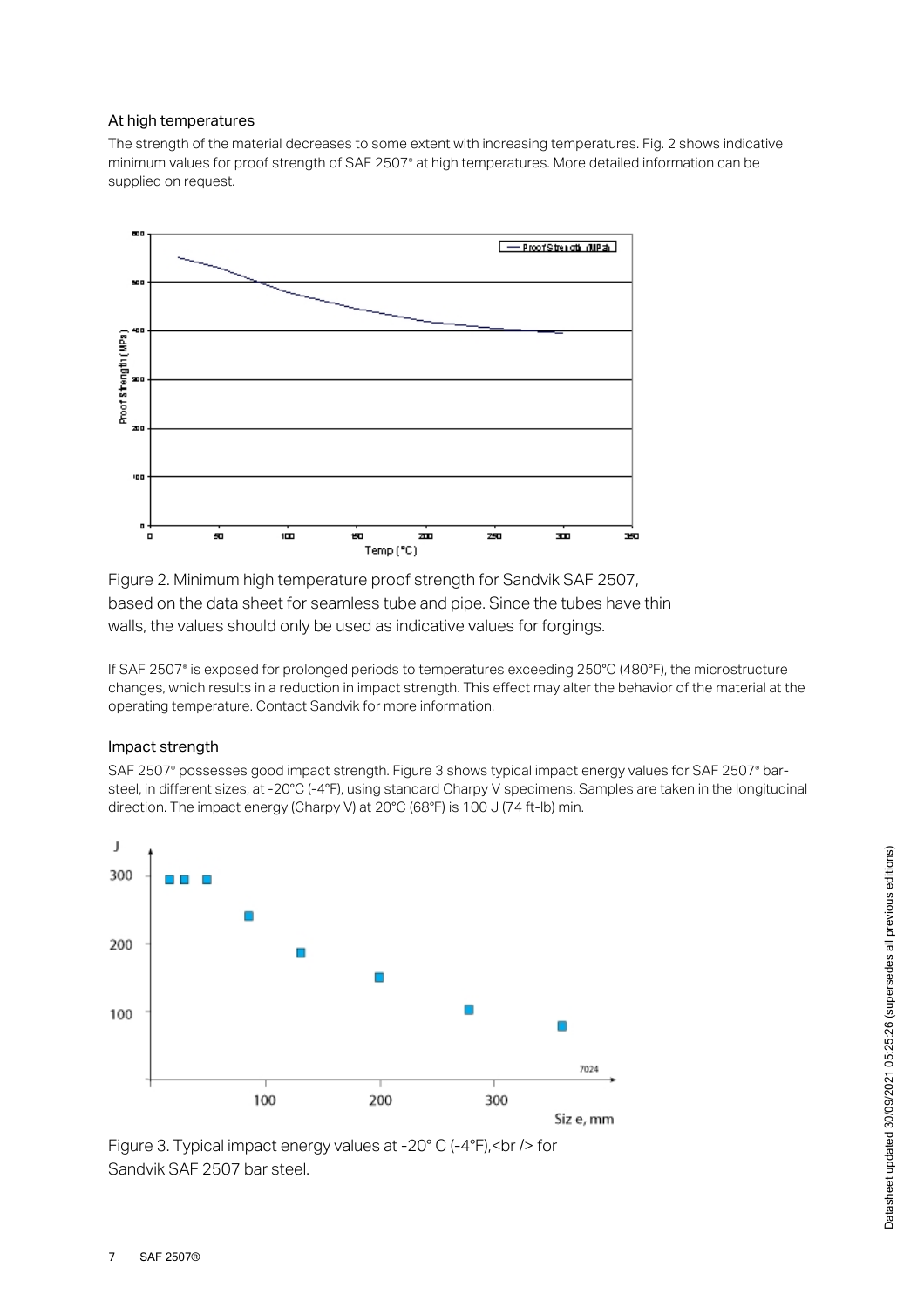# PHYSICAL PROPERTIES

| At 20 °C (68 °F), typical values |                                        |  |
|----------------------------------|----------------------------------------|--|
| Density                          | 7.8 g/cm <sup>3</sup> , 0.28 lb/in $3$ |  |
| Modulus of elasticity            | 200x103 MPa, 29x103 ksi                |  |
| Specific heat capacity           | 480 J/kg °C, 0.12 Btu/lb °F            |  |
| Thermal conductivity             | 14 W/m °C, 8 Btu/ft h°F                |  |
| Thermal expansion                | 13 x 10-6/°C, 7 x 10-6/°F              |  |



Figure 4. Thermal expansion, per °C (30-100°C, 86-210°F).

SAF 2507° has a far lower coefficient of thermal expansion than austenitic stainless steels and can, therefore, possess certain design advantages.

## HOT WORKING

SAF 2507<sup>®</sup> is ductile at high temperatures. The deformation resistance increases with decreasing temperatures and hot working should, therefore, be carried out at a material temperature of 1000-1200°C (1830-2190°F). Heating should be slow up to 1000°C (1830°F). If the temperature falls below 1000°C (1830°F) during hot working, there is a risk of sigma phase formation and the material must, therefore, be reheated.

Hot working of finished products in the grade should be followed by solution annealing and quenching in accordance with the recommendations given for heat treatment.

#### **MICROSTRUCTURE**

In the solution annealed and quenched condition, SAF 2507° has an austenitic-ferritic microstructure and the ferrite content is 35-55%.

#### WELDING

The weldability of SAF 2507° is good. Suitable methods of fusion welding are manual metal-arc welding (MMA/SMAW) and gas-shielded arc welding, with the TIG/GTAW method as first choice. Preheating and subsequent heat treatment is normally not necessary.

For SAF 2507°, heat input of 0.2-1.5 kJ/mm and interpass temperature of <150°C (300°F) are recommended.

#### Recommended filler metals

GTAW/TIG welding

ISO 14343 S 25 9 4 N L / AWS A5.9 ER2594 (e.g. Exaton 25.10.4.L)